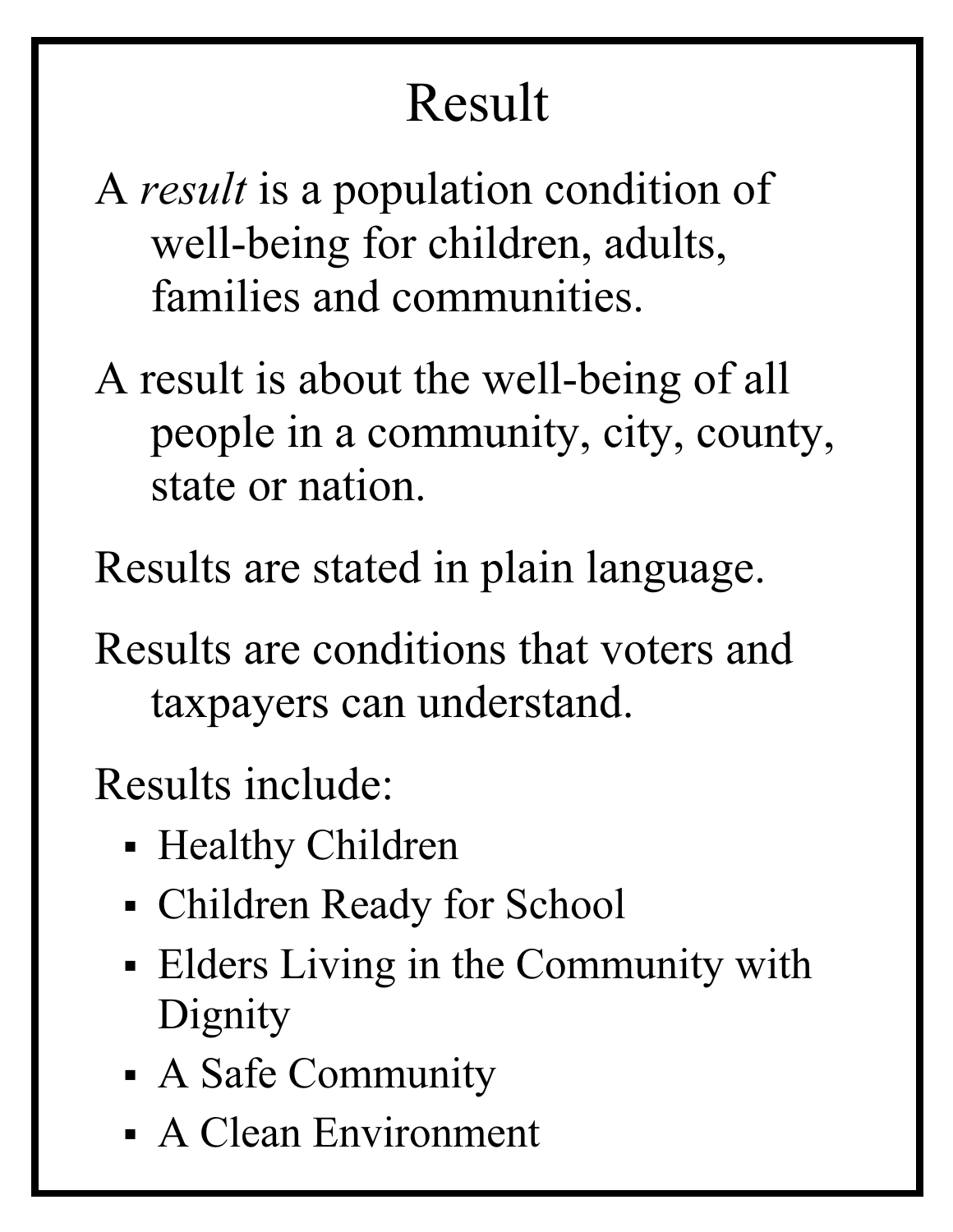### Indicator

An indicator is a measure that helps quantify the achievement of a result.

Indicators answer the question: How would we recognize this if we fell over it?

An indicator is as a rate or percent.

An indicator is displayed as a trend line and has a baseline (how we're doing) and forecast (where we're heading).

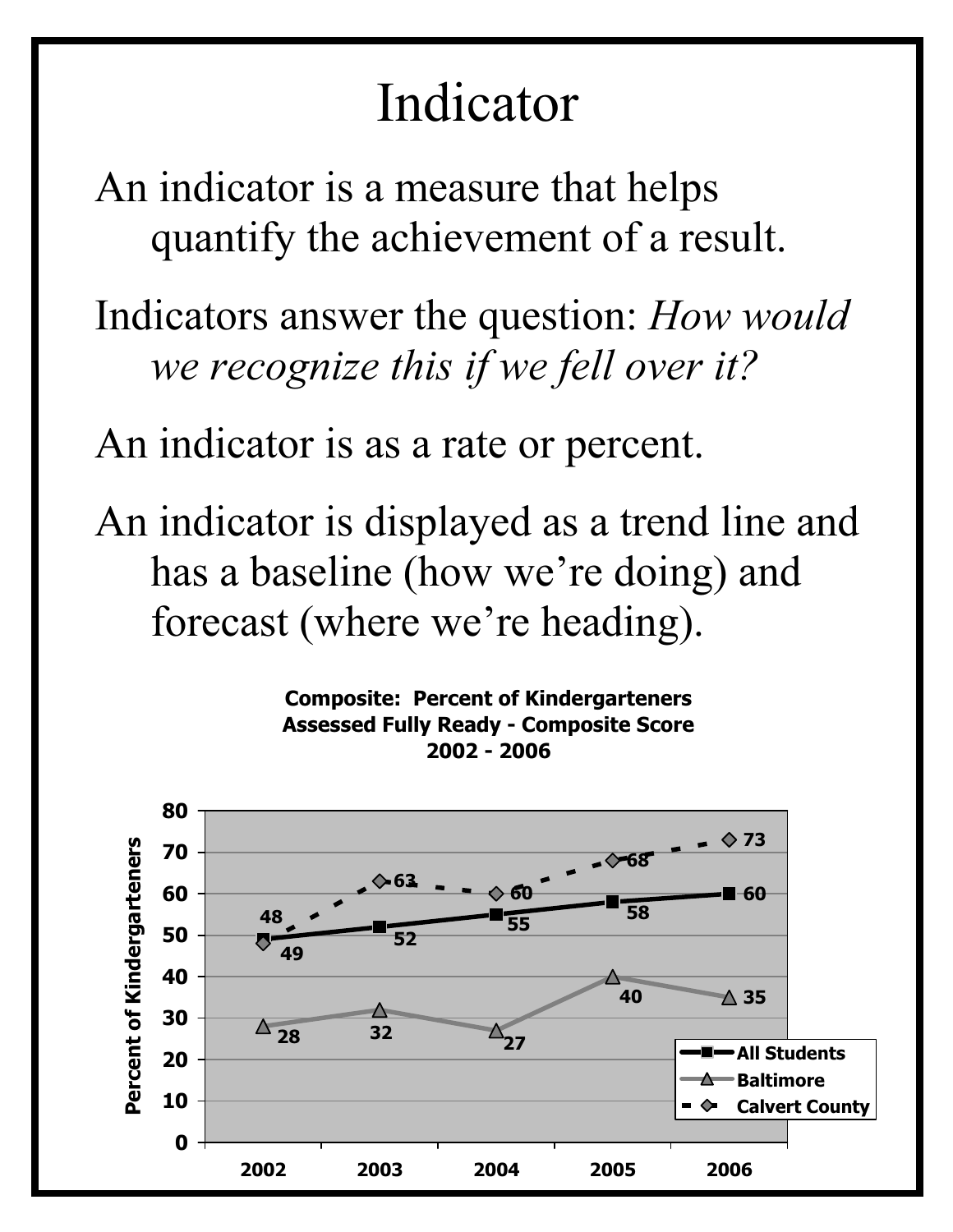### Strategy

- A strategy is a coherent collection of actions that has a reasoned chance of improving results.
- Strategies are made up of our best thinking about what works.
- Strategies include the contributions of many partners.
- Strategies operate at both the population and performance levels.

#### Performance Measure

- A performance measure is a measure of how well a program, agency or strategy is working.
- The most important performance measures tell us whether program customers are any better off.
- 3 types of performance measures:
	- How much did we do?
	- How well did we do it?
	- Is anyone better off?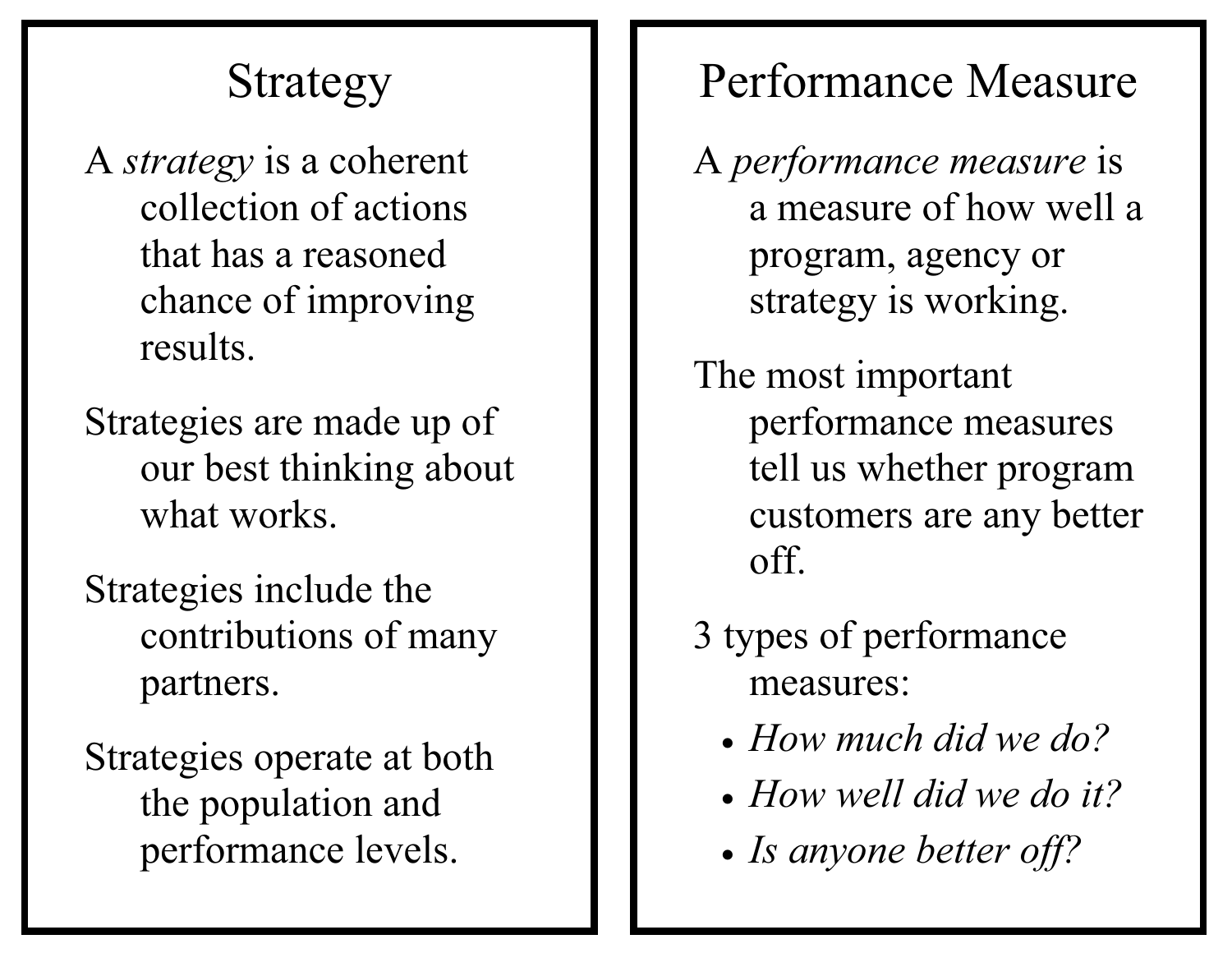## The 7 Population Accountability Questions

- 1. What are the quality of life conditions we want for the children, adults and families who live in our community?
- 2. What would these conditions look like if we could see them?
- 3. How can we measure these conditions?
- 4. How are we doing on the most important of these measures?
- 5. Who are the partners that have a role to play in doing better?
- 6. What works to do better, including low-cost and low cost ideas?
- 7. What do we propose to do?